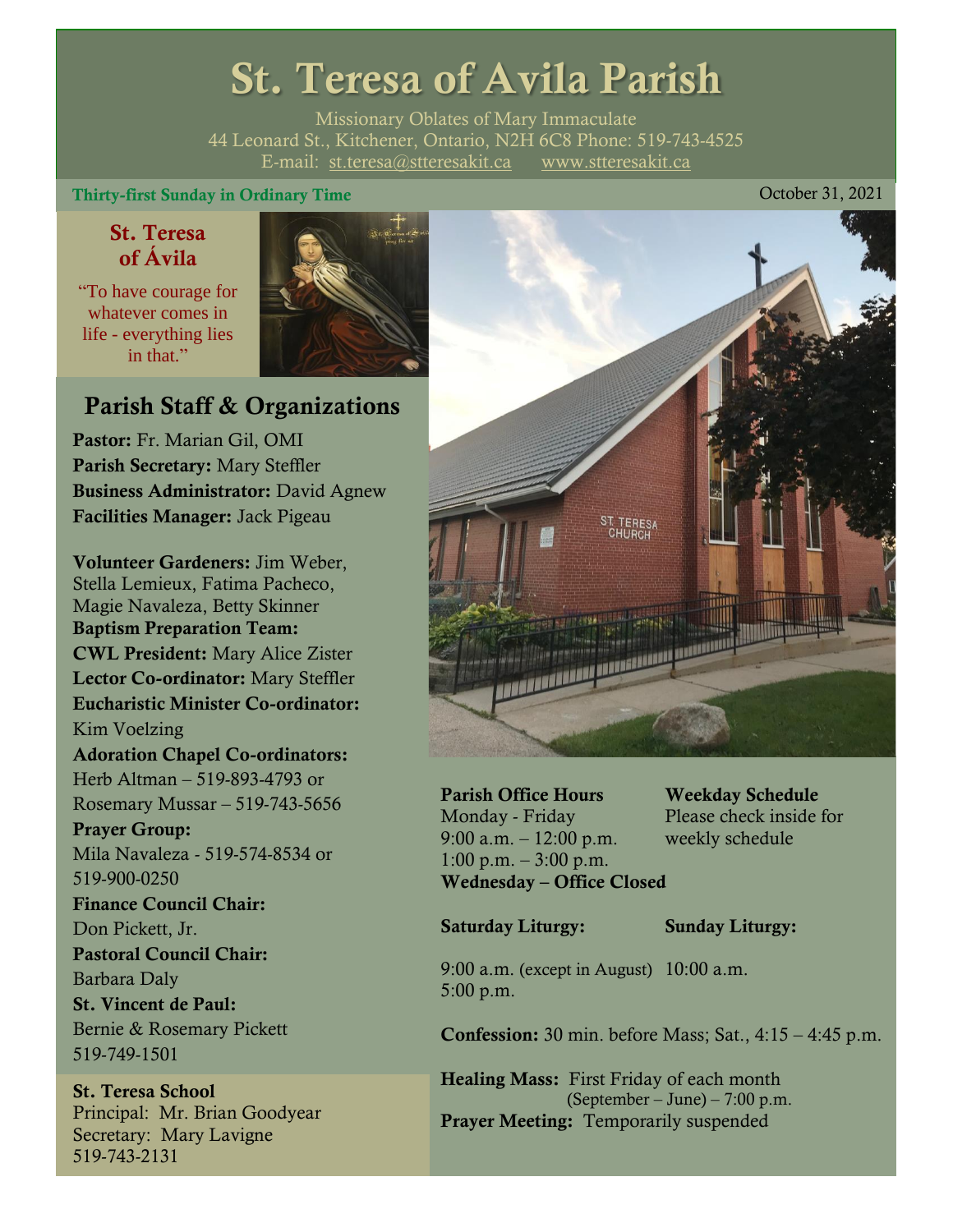#### **31st Sunday in Ordinary Time**

The question posed in today's Gospel (Mk 12:28b-34) requires Jesus to interpret the Law of Moses. The Mosaic Law consists of the Ten Commandments and many additional commandments, numbering into the hundreds. For a devout Jew, adherence to the Mosaic Law is an expression of faithfulness to God's covenant with Israel. The ranking of these commandments was regularly debated among the teachers of the Law.

> "Which commandment is the first of all?" Jesus answered, "The first is, 'Hear, O Israel: the Lord our God, the Lord is one; you shall love the Lord your God with all your heart, and with all your soul, and with all your mind, and with all your strength.' The second is this, 'You shall love your neighbour as yourself.' There is no other commandment greater than these."

As Christians, our moral behavior is guided by the two-part commandment taught by Jesus in today's Gospel: love God and love your neighbor as yourself. By examining our lives through the lens of these commandments, we have learned that the challenge of these commandments is not in our desire to follow them but in our capacity to consistently honor these commandments in our daily lives.

"I am Yours, You made me. I am Yours, You called me. I am Yours, You saved me. I am Yours, You loved me."

St. Teresa of Ávila

### **November 1, 2021 – All Saints' Day**

**Please join us for Mass at 10:00 a.m. and 7:00 p.m.**

During this Solemnity **we will pray for the grace of healing and sanctification of our daily life.** Please bring your children or grandchildren and join our parish family to learn about the saints and celebrate them as models of love and faith. Grow in your understanding of the Communion of Saints — those in heaven and those on their way to heaven. **Learn about your patron saint and memorize your favorite quote.**

#### All Souls' Day – Prayers for the Faithful Departed November 2, 2021 – Mass at 7:00 p.m.

There will be envelopes available at the back of the church to take home and return by Sunday, October 31st. Please write the names of your loved ones to be prayed for and place your envelope into the basket, in front of the altar. There will be Masses celebrated from November  $2 - 6$ , in their intention. You are also invited to light a candle in their intention and place it into the special light container in front of the altar.

Diocese of Hamilton Prayer Calendar 2021

November 1 – **Feast of All Saints** November 2 **– Commemoration of All the Faithful Departed** November  $3$  – Deceased Priests of the Diocese of Hamilton November 4 – Rev. Aurimas Paulius Rudinskas November 5 – Rev. Adam Voisin November 6 – Rev. David Wilhelm

November 7 – Thirty-second Sunday in Ordinary Time

#### **Vocations**

#### **Thirty-first Sunday in Ordinary Time October 31, 2021**

"To love Him with all the heart and with all the understanding, and with all the strength" and "to love one's neighbour as oneself" are the greatest commandments. If you feel that God is calling you to serve Him as a priest, religious or deacon, call Most Reverend Wayne Lobsinger, VG, EV, Auxiliary Bishop & Vocations Director, Diocese of Hamilton at:

(905) 528-7988 x2222

[vocations@hamiltondiocese.com](mailto:vocations@hamiltondiocese.com)  <https://hamiltondiocese.com/vocations/>

## *Serra Prayer for Vocations*

O God, Who wills not the death of a sinner, but rather that he be converted and live, grant we beseech You, through the intercession of the Blessed Mary ever Virgin, Saint Joseph her spouse, Saint Junipero Serra, and all the saints, an increase of labourers for Your church, fellow labourers with Christ to spend and consume themselves for souls, through the same Jesus Christ, Your Son, Who lives and reigns with You in the unity of the Holy Spirit, One God forever and ever. Amen.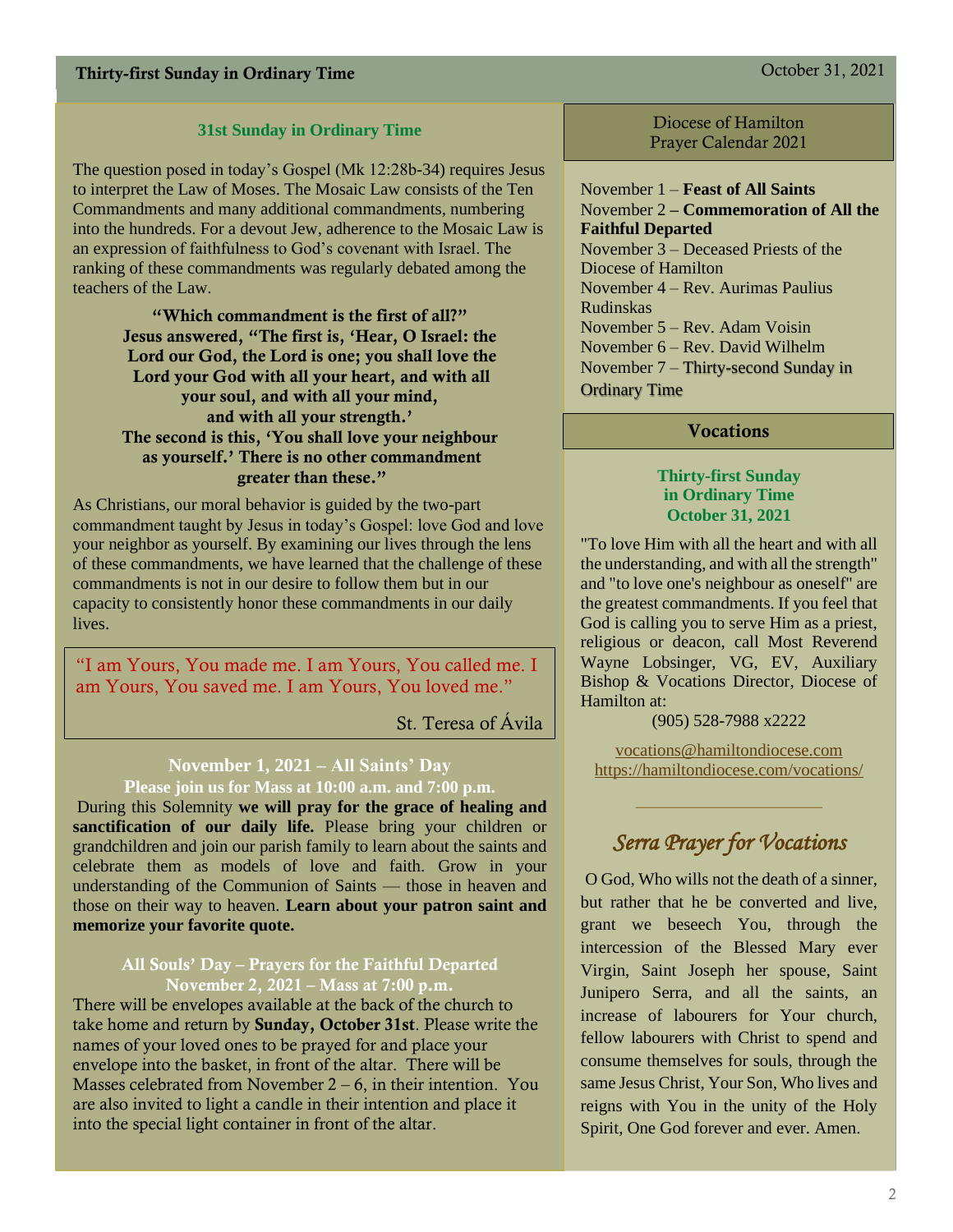#### Thirty-first Sunday in Ordinary Time Contract Contract Contract Contract Contract Contract Contract Contract Contract Contract Contract Contract Contract Contract Contract Contract Contract Contract Contract Contract Contr

#### Adoration Chapel



The Divine Mercy Chapel is now open for Adoration of the Most Blessed Sacrament,

Monday to Friday, 9 a.m. to 8 p.m.

Please see the Chapel Guidelines as you enter the chapel. To sign up, please call the parish office - 519-743-4525.

Mass Intentions for 2021 – The offering of Mass for the deceased, the sick, a personal intention, in thanksgiving, a special intention such as an anniversary, birthday, etc. is an act of deep faith and a most excellent way of remembering a loved one. Please call the parish office if you would like to request a Mass.

Parish Office – *Important Up-dated Information*  Our Parish Office is open Mon., Tues., Thurs. and Fri. from 9 a.m.  $-3$  p.m. As parish offices reopen, protocols have been established by the Diocese of Hamilton to do this safely. At this time, admittance to the parish office is by appointment only and you are required to wear a mask. Please call or email the parish office at 519-743-4525 or [st.teresa@stteresakit.ca](mailto:st.teresa@stteresakit.ca) to make an appointment.

Pastoral Care of the Sick – If a loved one or family member is seriously sick, please do not hesitate to contact the parish office early, so that the sick person is able to make a good Confession and receive the sacraments while he/she is fully aware. Thank you for your assistance in ensuring we provide good pastoral care to your family and loved ones.

#### **PREPARING FOR FIRST COMMUNION & CONFIRMATION**

**November 7th, 2021 at 10:00 a.m.** Holy Mass with the Rite of Enrollment for Confirmation Candidates.

**November 21st, 28th and Dec. 5th , 2021 at 10:00 a.m.** Holy Mass with the Rite of Enrollment for Communion Candidates.

#### **Mass Intentions November 1, 2021 – November 7, 2021**

Monday, November 1, 2021 – *All Saints' Day*  **10:00 a.m. 7:00 p.m.**

Tuesday, November 2, 2021 – *The Commemoration of All the Faithful Departed (All Souls' Day)* **7:00 p.m.**

Wednesday, November 3, 2021 – **8:30 a.m. All Souls' Day Intentions**

Thursday, November 4, 2021 – **8:30 a.m.** *Memorial of Saint Charles Borromeo, Bishop*  **All Souls' Day Intentions**

Friday, November 5, 2021 – **8:30 a.m. All Souls' Day Intentions**

Saturday, November 6, 2021 –  **9:00 a.m.** – **All Souls' Day Intentions 5:00 p.m.** – **+ Donald & Bill Lamka** – *Theresa Schaefer*

Sunday, November 7, 2021 – **10:00 a.m.** – **Thirty-second Sunday in Ordinary Time** – Year B – **Parishioners of St. Teresa Parish** 

#### Live-streaming on Zoom

The **10 a.m. Sunday Mass** will be live-streamed. To join Father, click on the following link: <https://zoom.us/j/5887658626> Password: 274733

#### **Daily Readings:**

Lectors may find daily readings at this link: https://readings.livingwithchrist.ca

## *Baptism*

This Sunday, through the Sacrament of Baptism, we welcome: **Beckett Lane Garibaldi** son of

**Jordan and Amanda Garibaldi**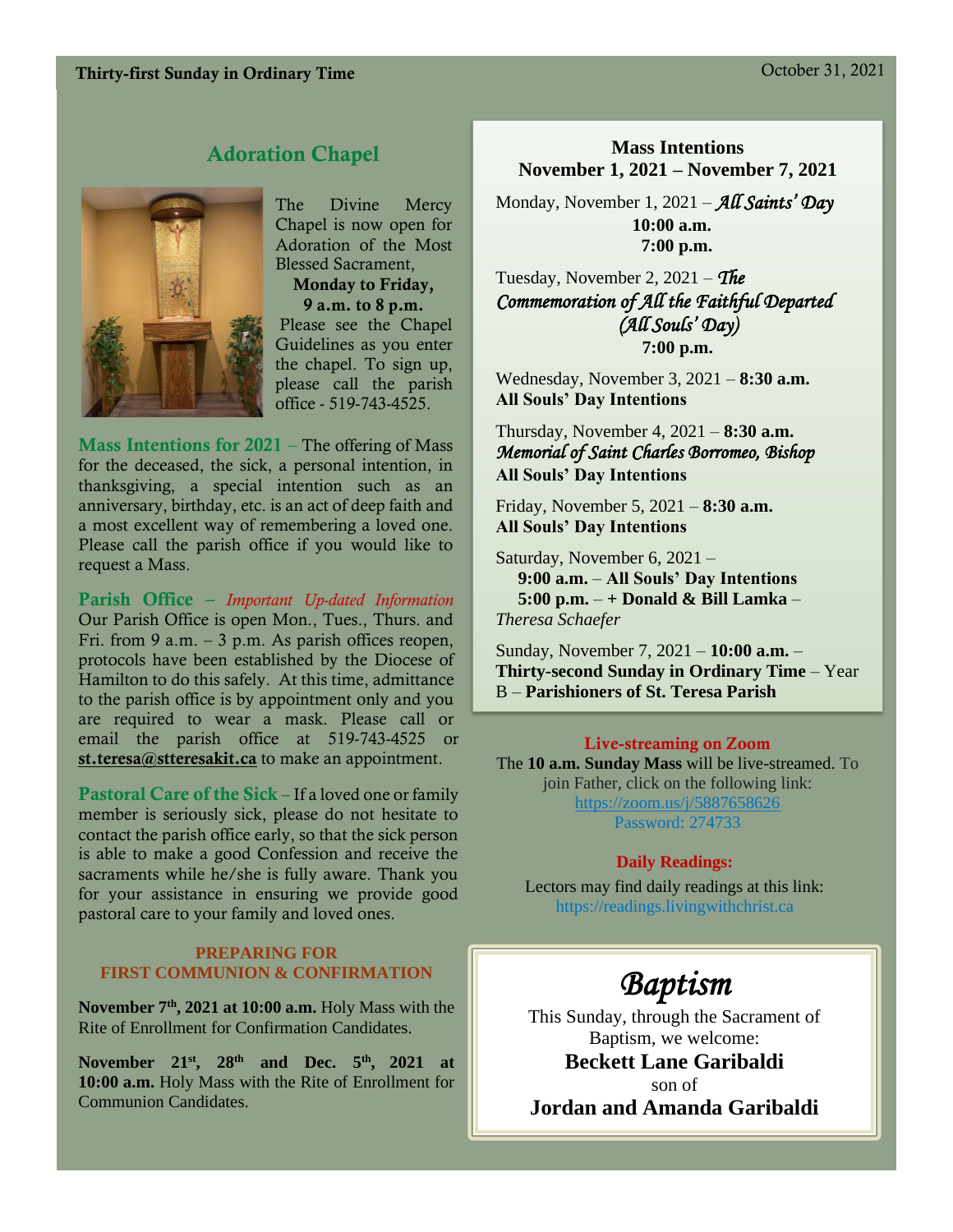#### Thirty-first Sunday in Ordinary Time Contract Contract Contract Contract Contract Contract Contract Contract Contract Contract Contract Contract Contract Contract Contract Contract Contract Contract Contract Contract Contr

St. Teresa Parish **Catholic Women's League Presents An Online Silent Auction** 



#### **Consider Making a Donation**

Please consider donating new items, gift certificates, your skills or talents! We will be accepting items until Friday, November 12.

#### **Donation Drop Off**

Donations can be dropped off at 862 Union St. Kitchener Please call or email Jenn before dropping off (519) 744-8284 jenreitzel@yahoo.com

Items can also be dropped off at 483 Anndale Rd. Waterloo (off Lexington)

#### **Donation Pick Up**

If you would prefer to have your donation picked up, please email stteresacwl@gmail.com and we will arrange a time to come by.

#### **Auction Dates**

The auction will take place between Sunday, November 21 and Sunday, November 28.

More details to come!

Supporting this event, will help us to<br>Provide gifts for sacramentals, support Local charities, our adopted family in<br>India, Mass cards for the deceased and shut-ins

#### **Stewardship Report**

It is a wonderful blessing to once again gather as a parish community, in the church, albeit at a reduced capacity. We would ask you to continue to keep our parish in your prayers and prayerfully consider continuing your donations. Thank you to those who continue to remember the parish through financial donations - We appreciate your continued support!

We have several ways to support our parish - Pre-Authorized Giving, E-Transfer, credit card and donations can be dropped off in the collection basket after Mass or at the Parish Office.

For more information or if you require the necessary forms, please contact the Parish Office.

#### **Stewardship Report October 24, 2021**

| Building and Maintenance  \$ 20.00         |  |
|--------------------------------------------|--|
| World Mission Sunday \$ 290.00             |  |
| Needs of the Church in Canada \$ 5.00      |  |
| September Pre-Authorized Giving \$ 1669.00 |  |

#### Prayer to St. Joseph



Remember, O St. Joseph, loving and powerful protector, that according to the testimony of your faithful servant, great St. Teresa, no one who is truly devoted to you Has seen his petition rejected. Filled with confidence and hope I come to you, worthy Spouse of Mary Immaculate. Do not close your ears to my prayer, you who have the glorious title of father of Jesus, but graciously hear and intercede for me.

Amen.

Prayer Vigil – Thursday, November 4, 2021- 10:00 a.m. to 11:00 a.m. (Note- new time!); in front of Freeport Hospital, 3570 King St. E., Kitchener, for babies being aborted. All are welcome to pray quietly for those who have no voice, but our own! Parking - across the road - Schneider Park. Any queries, please contact Cathy at: [kwc.prayervigil@rogers.com](mailto:kwc.prayervigil@rogers.com)



QUALITY . INCLUSIVE . FAITH-BASED . EDUCATION

We are currently accepting applications for the following opportunities:

**Registered Early Childhood Educators AND the Graduating class of 2022**

Please visit our website for job details and application criteria: [www.wcdsb.ca](http://www.wcdsb.ca/)